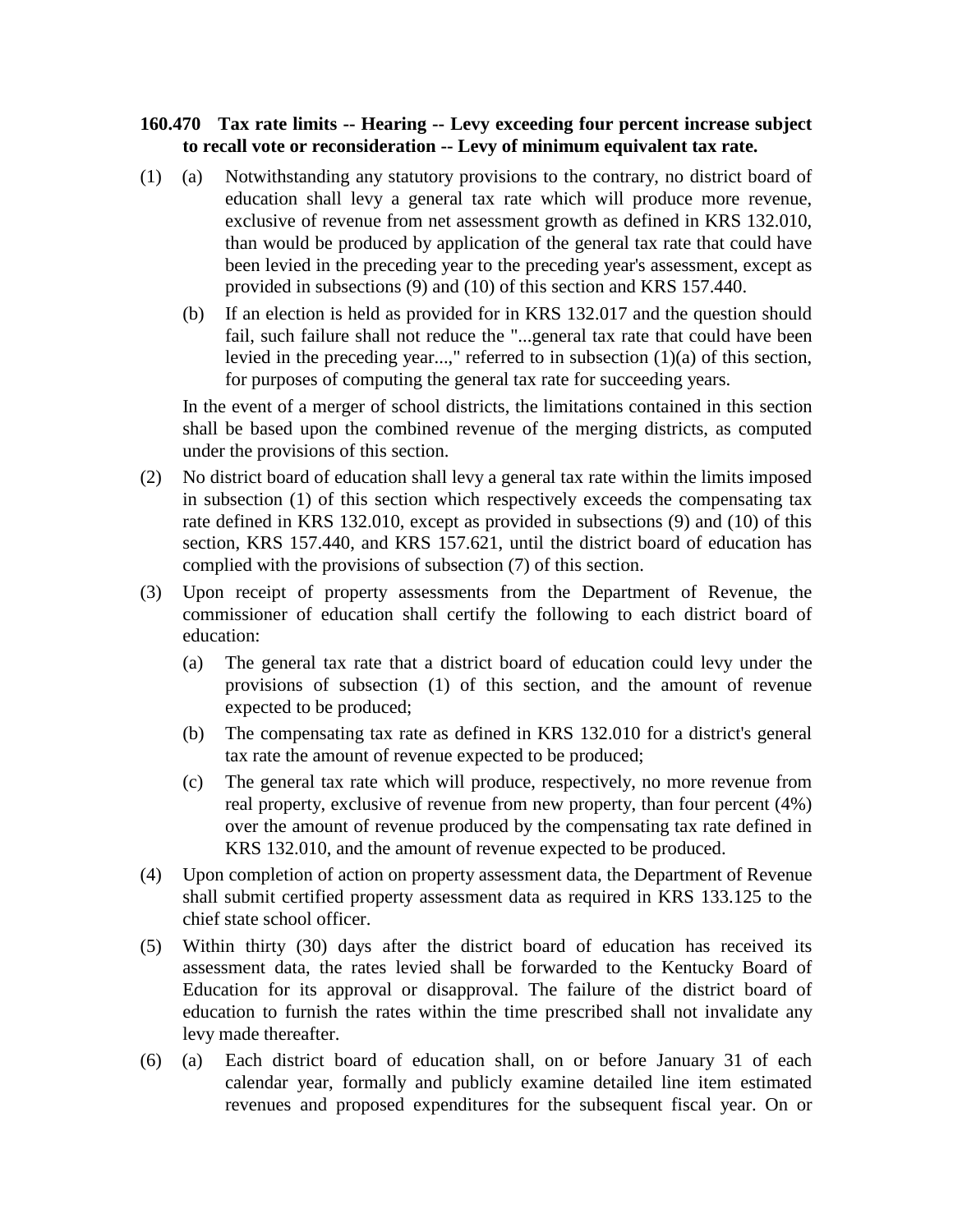before May 30 of each calendar year, each district board of education shall adopt a tentative working budget which shall include a minimum reserve of two percent (2%) of the total budget.

- (b) Each district board of education shall submit to the Kentucky Board of Education no later than September 30, a close estimate or working budget which shall conform to the administrative regulations prescribed by the Kentucky Board of Education.
- (7) (a) Except as provided in subsections (9) and (10) of this section and KRS 157.440, a district board of education proposing to levy a general tax rate within the limits of subsection (1) of this section which exceed the compensating tax rate defined in KRS 132.010 shall hold a public hearing to hear comments from the public regarding the proposed tax rate. The hearing shall be held in the principal office of the taxing district or, in the event the taxing district has no office, or the office is not suitable for such a hearing, the hearing shall be held in a suitable facility as near as possible to the geographic center of the district.
	- (b) The district board of education shall advertise the hearing by causing the following to be published at least twice for two (2) consecutive weeks, in the newspaper of largest circulation in the county, a display type advertisement of not less than twelve (12) column inches:
		- 1. The general tax rate levied in the preceding year, and the revenue produced by that rate;
		- 2. The general tax rate for the current year, and the revenue expected to be produced by that rate;
		- 3. The compensating general tax rate, and the revenue expected from it;
		- 4. The revenue expected from new property and personal property;
		- 5. The general areas to which revenue in excess of the revenue produced in the preceding year is to be allocated;
		- 6. A time and place for the public hearing which shall be held not less than seven (7) days nor more than ten (10) days after the day that the second advertisement is published;
		- 7. The purpose of the hearing; and
		- 8. A statement to the effect that the General Assembly has required publication of the advertisement and the information contained herein.
	- (c) In lieu of the two (2) published notices, a single notice containing the required information may be sent by first-class mail to each person owning real property, addressed to the property owner at his residence or principal place of business as shown on the current year property tax roll.
	- (d) The hearing shall be open to the public. All persons desiring to be heard shall be given an opportunity to present oral testimony. The district board of education may set reasonable time limits for testimony.
- (8) (a) That portion of a general tax rate, except as provided in subsections (9) and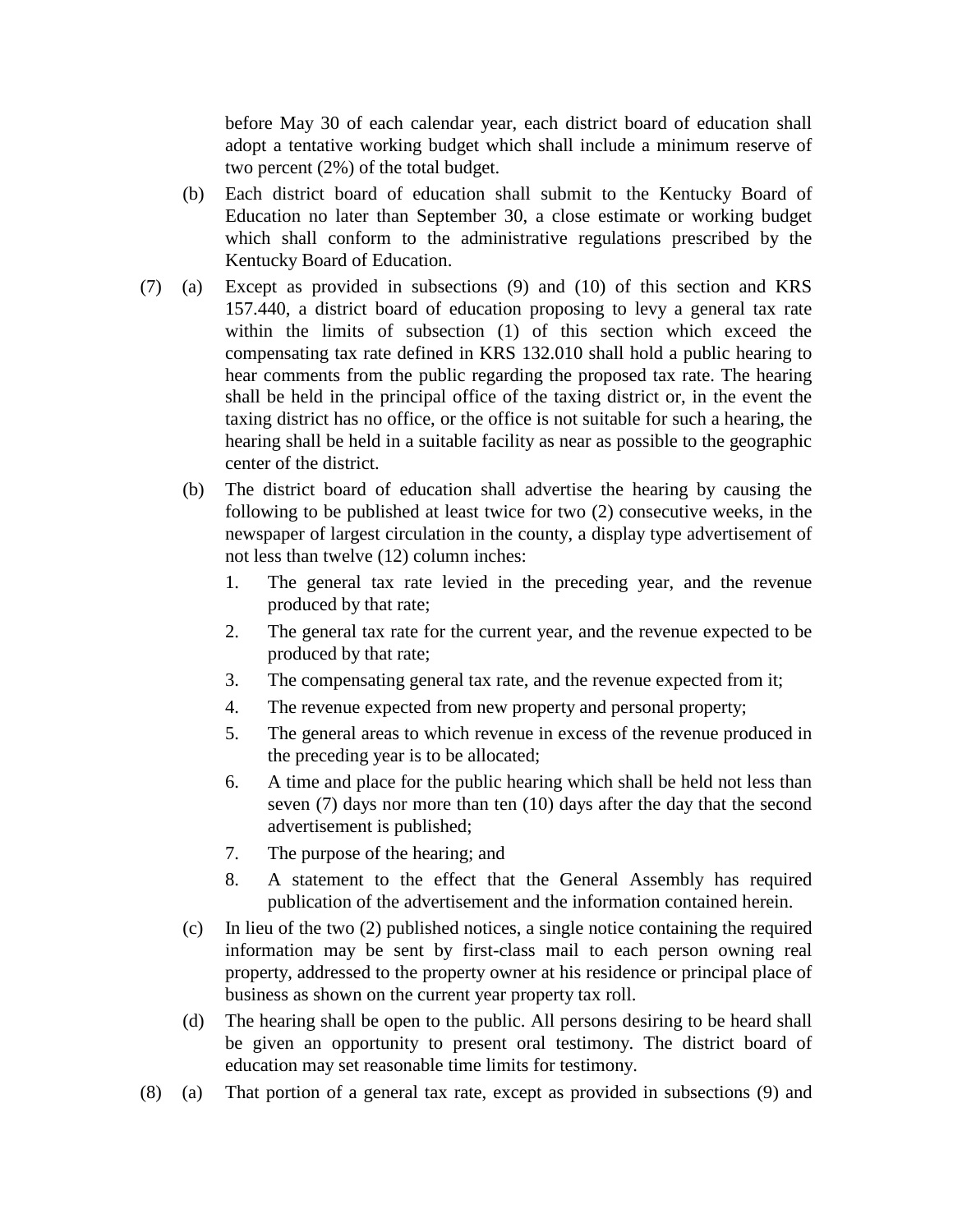(10) of this section, KRS 157.440, and KRS 157.621, levied by an action of a district board of education which will produce, respectively, revenue from real property, exclusive of revenue from new property, more than four percent (4%) over the amount of revenue produced by the compensating tax rate defined in KRS 132.010, shall be subject to a recall vote or reconsideration by the district board of education as provided for in KRS 132.017, and shall be advertised as provided for in paragraph (b) of this subsection.

- (b) The district board of education shall, within seven (7) days following adoption of an ordinance, order, resolution, or motion to levy a general tax rate, except as provided in subsections (9) and (10) of this section and KRS 157.440, which will produce revenue from real property, exclusive of revenue from new property as defined in KRS 132.010, more than four percent (4%) over the amount of revenue produced by the compensating tax rate defined in KRS 132.010, cause the following to be published, in the newspaper of largest circulation in the county, a display type advertisement of not less than twelve (12) column inches:
	- 1. The fact that the district board of education has adopted such a rate;
	- 2. The fact that the part of the rate which will produce revenue from real property, exclusive of new property as defined in KRS 132.010, in excess of four percent (4%) over the amount of revenue produced by the compensating tax rate defined in KRS 132.010 is subject to recall; and
	- 3. The name, address, and telephone number of the county clerk of the county or urban-county in which the school district is located, with a notation to the effect that that official can provide the necessary information about the petition required to initiate recall of the tax rate.
- (9) (a) Notwithstanding any statutory provisions to the contrary, effective for school years beginning after June 30, 1990, the board of education of each school district shall levy a minimum equivalent tax rate of thirty cents (\$0.30) for general school purposes. Equivalent tax rate is defined as the rate which results when the income collected during the prior year from all taxes levied by the district for school purposes is divided by the total assessed value of property plus the assessment for motor vehicles certified by the Department of Revenue. School districts collecting school taxes authorized by KRS 160.593 to 160.597, 160.601 to 160.633, or 160.635 to 160.648 for less than twelve (12) months during a school year shall have included in income collected under this section the pro rata tax collection for twelve (12) months.
	- (b) Failure of a board to comply with paragraph (a) of this subsection may constitute a forfeiture of office by its members pursuant to KRS 415.050 and 415.060.
- (10) A district board of education may levy a general tax rate that will produce revenue from real property, exclusive of revenue from new property, that is four percent (4%) over the amount of the revenue produced by the compensating tax rate as defined in KRS 132.010.

**Effective:** June 29, 2021